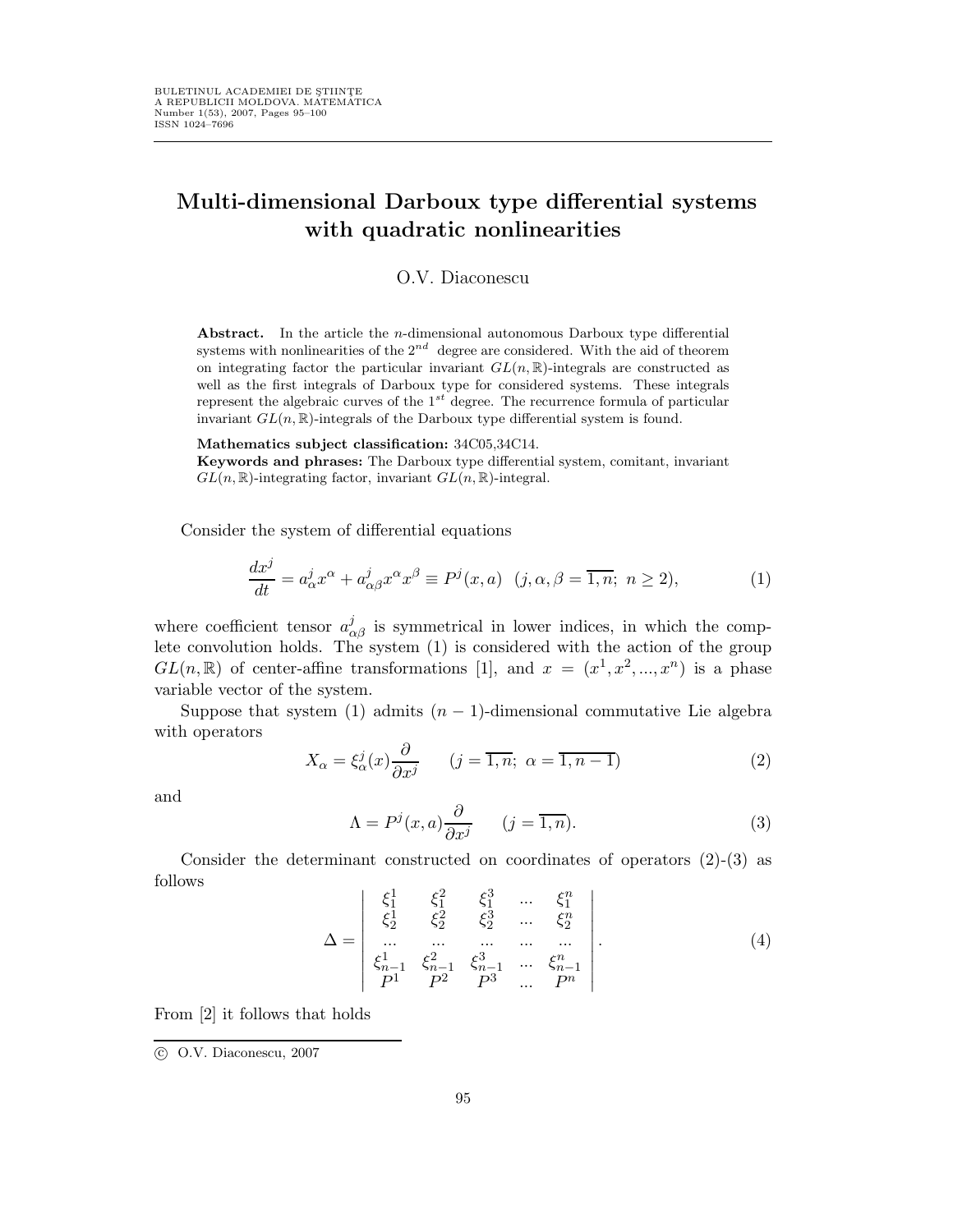**Theorem 1.** If n-dimensional differential system (1) admits  $(n - 1)$ -dimensional commutative Lie algebra of operators (2), then the function  $\mu = \frac{1}{\Delta}$  $\frac{1}{\Delta}$ , where  $\Delta \neq 0$ from (4), is the integrating factor for Pfaff equations

$$
\sum_{i=1} (-1)^{i+j} \begin{vmatrix} \xi_1^1 & \dots & \xi_1^{i-1} & \xi_1^{i+1} & \dots & \xi_1^n \\ \dots & \dots & \dots & \dots & \dots \\ \xi_{j-1}^1 & \dots & \xi_{j-1}^{i-1} & \xi_{j-1}^{i+1} & \dots & \xi_{j-1}^n \\ \xi_{j+1}^1 & \dots & \xi_{j+1}^{i+1} & \xi_{j+1}^{i+1} & \dots & \xi_{j+1}^n \\ \dots & \dots & \dots & \dots & \dots \\ p^1 & \dots & p^{i-1} & p^{i+1} & \dots & p^n \end{vmatrix} dx^i = 0 \quad (i = \overline{1, n}; j = \overline{1, n-1}),
$$
\n(5)

defining a general integral of the system (1).

Following  $[3]$ , consider system  $(1)$  in a "Darboux" like case, i.e. system  $(1)$ written in the form

$$
\frac{dx^j}{dt} = a^j_\alpha x^\alpha + 2x^j R(x) \equiv P^j(x, a) \quad (j, \alpha = \overline{1, n}; \ n \ge 2),\tag{6}
$$

where  $R(x) \neq 0$  is a homogeneous linear polynomial with constant coefficients in coordinates of the vector x.

According to [4] will treat invariant  $GL(n,\mathbb{R})$ -integrating factors and invariant  $GL(n,\mathbb{R})$ -integrals of the system (6) with  $n = 2, 3, 4, 5, ...$ 

1. Case  $n = 2$ . Will denote the invariants and comitants of the system (1) as follows

$$
I_{1,2} = a_{\alpha_1}^{\alpha_1}, \quad I_{2,2} = a_{\alpha_2}^{\alpha_1} a_{\alpha_1}^{\alpha_2}, \quad K_{1,2} = a_{\alpha}^{\alpha_1} x^{\alpha} x^{\alpha_2} \varepsilon_{\alpha_1 \alpha_2},
$$
  
\n
$$
P_{1,2} = a_{\alpha_1 \beta}^{\alpha_1} x^{\beta}, \quad P_{2,2} = a_{\alpha_2}^{\alpha_1} a_{\alpha_1 \beta}^{\alpha_2} x^{\beta}, \quad \widetilde{K}_{1,2} = a_{\beta \gamma}^{\alpha_1} x^{\beta} x^{\gamma} x^{\alpha_2} \varepsilon_{\alpha_1 \alpha_2},
$$
\n
$$
(7)
$$

where the first of lower indices for I, K, P and  $\widetilde{K}$  from (7) shows the degree of invariant or comitant with respect to coefficients of the system (1), and the second lower index shows the dimension of the system  $(n = 2)$ . In [4] it is shown that invariant condition which differs the system (6) from (1) is the following:  $K_{1,2} \equiv 0$ . In the same paper with the aid of Theorem 1 and expressions (7) is proved

**Theorem 2.** System (1) with  $\widetilde{K}_{1,2} \equiv 0$  and  $n = 2$  has the invariant  $GL(2,\mathbb{R})$ integrating factor  $\mu$  of the form  $\mu^{-1} = K_{1,2} \Phi_{2,2}$ , where  $K_{1,2} = 0$  and

$$
\Phi_{2,2} \equiv 8I_{1,2}P_{1,2} - 12P_{2,2} + 3(I_{1,2}^2 - I_{2,2}) = 0
$$

are invariant particular  $GL(2, \mathbb{R})$ -integrals of this system.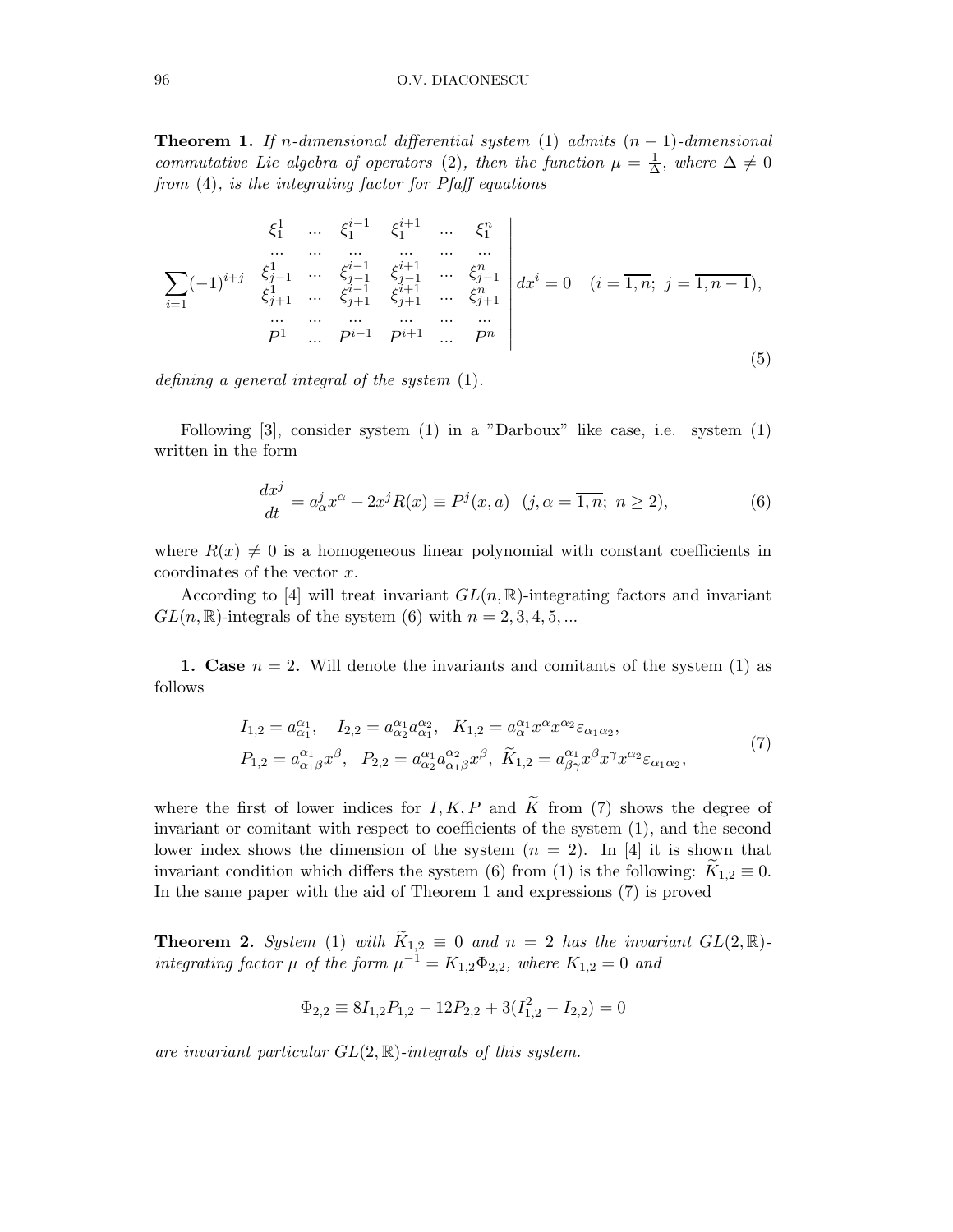**2.** Case  $n = 3$ . Following [3] will denote the invariants, comitants and covariants of the system (1) as follows

$$
I_{1,3} = a_{\alpha_1}^{\alpha_1}, \quad I_{2,3} = a_{\alpha_2}^{\alpha_1} a_{\alpha_1}^{\alpha_2}, \quad I_{3,3} = a_{\alpha_3}^{\alpha_1} a_{\alpha_1}^{\alpha_2} a_{\alpha_2}^{\alpha_3},
$$
  
\n
$$
K_{3,3} = a_{\alpha_1}^{\beta_1} a_{\alpha_2}^{\beta_2} a_{\alpha_3}^{\alpha_2} x^{\alpha_1} x^{\alpha_3} x^{\beta_3} \varepsilon_{\beta_1 \beta_2 \beta_3},
$$
  
\n
$$
P_{1,3} = a_{\alpha_1 \beta}^{\alpha_1} x^{\beta}, \quad P_{2,3} = a_{\alpha_2}^{\alpha_1} a_{\alpha_1 \beta}^{\alpha_2} x^{\beta}, \quad P_{3,3} = a_{\alpha_3}^{\alpha_1} a_{\alpha_1}^{\alpha_2} a_{\alpha_2 \beta}^{\alpha_3} x^{\beta},
$$
  
\n
$$
\widetilde{K}_{1,3} = a_{\beta \gamma}^{\alpha_1} x^{\beta} x^{\gamma} x^{\alpha_2} x_1^{\alpha_3} \varepsilon_{\alpha_1 \alpha_2 \alpha_3},
$$
  
\n(8)

where the meaning of the lower indices for I, K, P and  $\widetilde{K}$  is the same, and the vector  $x_1 = (x_1^1, x_1^2, x_1^3)$  is cogradient [5] to the phase variable vector  $x = (x^1, x^2, x^3)$ . The vectors x and  $x_1$  are independent. In [3] it is shown that invariant condition which differs the system (6) from (1) is the following:  $K_{1,3} \equiv 0$ . In the same paper with the aid of Theorem 1 and expressions (8) is proved

**Theorem 3.** System (1) with  $\widetilde{K}_{1,3} \equiv 0$  and  $n = 3$  has the invariant  $GL(3, \mathbb{R})$ integrating factor  $\mu$  of the form  $\mu^{-1} = K_{3,3} \Phi_{3,3}$ , where  $K_{3,3} = 0$  and

$$
\Phi_{3,3} \equiv 1/3(I_{1,3}^2 - 3I_{1,3}I_{2,3} + 2I_{3,3}) - 3/2(I_{2,3} - I_{1,3}^2)P_{1,3} - 4I_{1,3}P_{2,3} + 4P_{3,3} = 0
$$

are invariant particular  $GL(3,\mathbb{R})$ -integrals of this system.

**3.** Case  $n = 4$ . Consider the next invariants, comitants and covariants of the system (1)

$$
I_{1,4} = a_{\alpha_1}^{\alpha_1}, \quad I_{2,4} = a_{\alpha_2}^{\alpha_1} a_{\alpha_1}^{\alpha_2}, \quad I_{3,4} = a_{\alpha_3}^{\alpha_1} a_{\alpha_1}^{\alpha_2} a_{\alpha_2}^{\alpha_3}, \quad I_{4,4} = a_{\alpha_4}^{\alpha_1} a_{\alpha_1}^{\alpha_2} a_{\alpha_2}^{\alpha_3} a_{\alpha_3}^{\alpha_4},
$$
  
\n
$$
K_{6,4} = a_{\alpha_1}^{\beta_1} a_{\alpha_2}^{\beta_2} a_{\alpha_3}^{\alpha_2} a_{\alpha_4}^{\beta_3} a_{\alpha_5}^{\alpha_4} a_{\alpha_6}^{\alpha_5} x^{\alpha_1} x^{\alpha_3} x^{\alpha_6} x^{\beta_4} \varepsilon_{\beta_1 \beta_2 \beta_3 \beta_4}, \quad P_{1,4} = a_{\alpha_1 \beta}^{\alpha_1} x^{\beta},
$$
  
\n
$$
P_{2,4} = a_{\alpha_2}^{\alpha_1} a_{\alpha_1 \beta}^{\alpha_2} x^{\beta}, \quad P_{3,4} = a_{\alpha_3}^{\alpha_1} a_{\alpha_1}^{\alpha_2} a_{\alpha_2 \beta}^{\alpha_3} x^{\beta}, \quad P_{4,4} = a_{\alpha_4}^{\alpha_1} a_{\alpha_1}^{\alpha_2} a_{\alpha_3 \beta}^{\alpha_3} x^{\beta},
$$
  
\n
$$
\widetilde{K}_{1,4} = a_{\beta \gamma}^{\alpha_1} x^{\beta} x^{\gamma} x^{\alpha_2} x_1^{\alpha_3} x_2^{\alpha_4} \varepsilon_{\alpha_1 \alpha_2 \alpha_3 \alpha_4},
$$
\n
$$
(9)
$$

where the meaning of the lower indices for I, K, P and  $\widetilde{K}$  is the same, and the vectors  $x_1 = (x_1^1, x_1^2, x_1^3, x_1^4)$  and  $x_2 = (x_2^1, x_2^2, x_2^3, x_2^4)$  are cogradient to the phase variable vector  $x$ . One can verify easily that invariant condition which differs the system  $(6)$ from (1) is the following:  $K_{1,4} \equiv 0$ . With the aid of Theorem 1 and expressions (9) it is proved the following

**Theorem 4.** System (1) with  $\widetilde{K}_{1,4} \equiv 0$  and  $n = 4$  has the invariant  $GL(4,\mathbb{R})$ integrating factor  $\mu$  of the form  $\mu^{-1} = K_{6,4} \Phi_{4,4}$ , where  $K_{6,4} = 0$  and

$$
\Phi_{4,4} \equiv L_{4,4} - 2(4/5L_{3,4}P_{1,4} + L_{2,4}P_{2,4} + L_{1,4}P_{3,4} + P_{4,4}) = 0 \tag{10}
$$

are invariant particular  $GL(4,\mathbb{R})$ -integrals of this system. In (10) we have

$$
L_{1,4} = -I_{1,4}, \quad L_{2,4} = 1/2(I_{1,4}^2 - I_{2,4}), \quad L_{3,4} = 1/6(3I_{1,4}I_{2,4} - 2I_{3,4} - I_{1,4}^3),
$$

$$
L_{4,4} = 1/24(8I_{1,4}I_{3,4} - 6I_{4,4} - 6I_{1,4}^2I_{2,4} + 3I_{2,4}^2 + I_{1,4}^4),
$$

where  $I_{k,4}$   $(k=\overline{1,4})$  are from (9).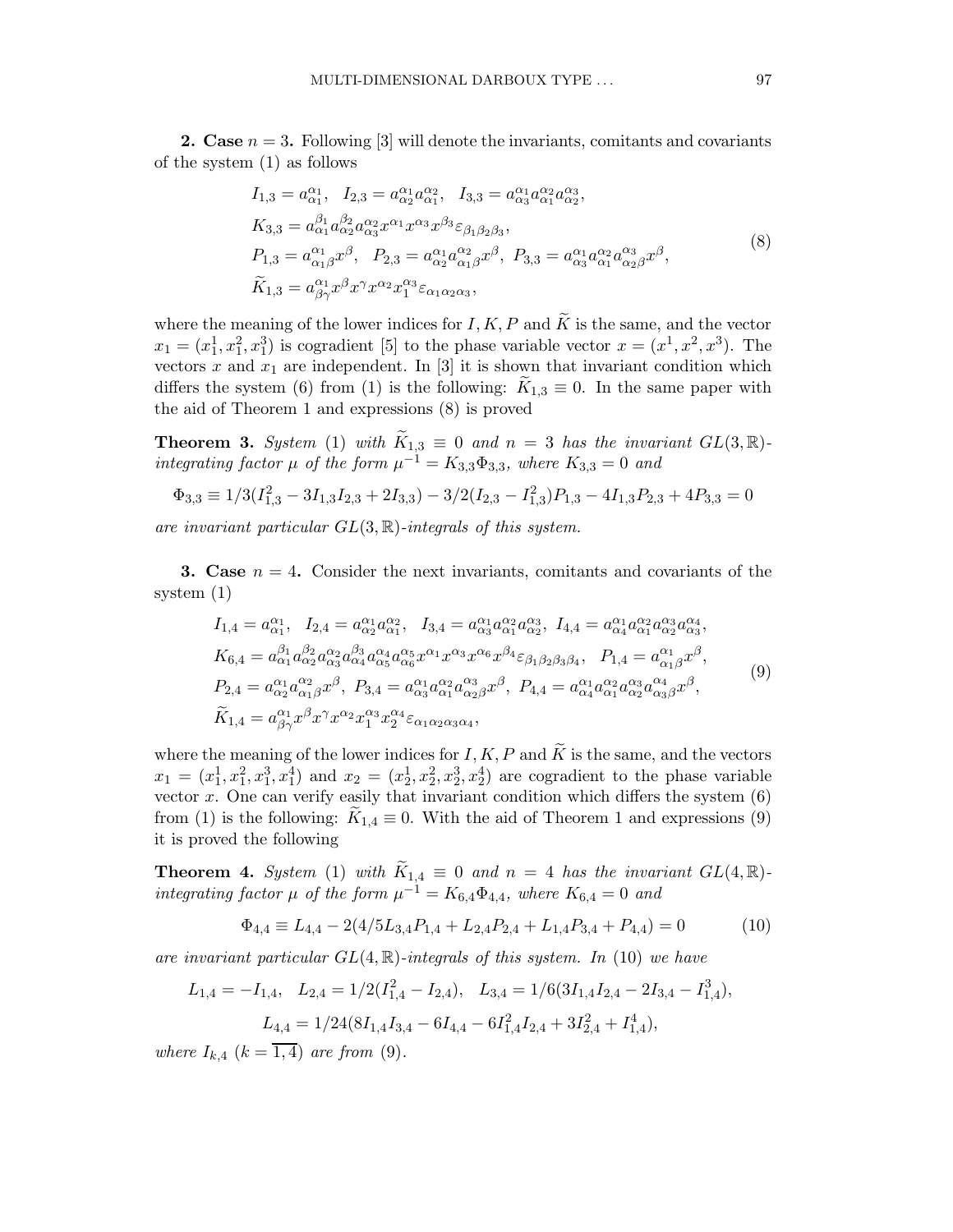4. Case  $n = 5$ . Consider the next invariants, comitants and covariants of the system (1)

$$
I_{1,5} = a_{\alpha_1}^{\alpha_1}, I_{2,5} = a_{\alpha_2}^{\alpha_1} a_{\alpha_1}^{\alpha_2}, I_{3,5} = a_{\alpha_3}^{\alpha_1} a_{\alpha_1}^{\alpha_2} a_{\alpha_2}^{\alpha_3},
$$
  
\n
$$
I_{4,5} = a_{\alpha_4}^{\alpha_1} a_{\alpha_1}^{\alpha_2} a_{\alpha_2}^{\alpha_3} a_{\alpha_3}^{\alpha_4}, I_{5,5} = a_{\alpha_5}^{\alpha_1} a_{\alpha_1}^{\alpha_2} a_{\alpha_2}^{\alpha_3} a_{\alpha_4}^{\alpha_4},
$$
  
\n
$$
K_{10,5} = a_{\alpha_1}^{\beta_1} a_{\alpha_2}^{\beta_2} a_{\alpha_3}^{\alpha_3} a_{\alpha_4}^{\beta_3} a_{\alpha_5}^{\alpha_4} a_{\alpha_6}^{\beta_4} a_{\alpha_7}^{\alpha_7} a_{\alpha_8}^{\alpha_8} a_{\alpha_1}^{\alpha_9} a^{\alpha_1} x^{\alpha_3} x^{\alpha_6} x^{\alpha_{10}} x^{\beta_5} \varepsilon_{\beta_1 \beta_2 \beta_3 \beta_4 \beta_5},
$$
  
\n
$$
P_{1,5} = a_{\alpha_1 \beta}^{\alpha_1} x^{\beta}, P_{2,5} = a_{\alpha_2}^{\alpha_1} a_{\alpha_1 \beta}^{\alpha_2} x^{\beta}, P_{3,5} = a_{\alpha_3}^{\alpha_1} a_{\alpha_1}^{\alpha_2} a_{\alpha_2 \beta}^{\alpha_3} x^{\beta},
$$
  
\n
$$
P_{4,5} = a_{\alpha_4}^{\alpha_1} a_{\alpha_1}^{\alpha_2} a_{\alpha_3}^{\alpha_3} a_{\alpha_3 \beta}^{\alpha_4} x^{\beta}, P_{5,5} = a_{\alpha_5}^{\alpha_1} a_{\alpha_1}^{\alpha_2} a_{\alpha_3}^{\alpha_3} a_{\alpha_4 \beta}^{\alpha_5} x^{\beta},
$$
  
\n
$$
\widetilde{K}_{1,5} = a_{\beta \gamma}^{\alpha_1} x^{\beta} x^{\gamma} x^{\alpha_2} x_
$$

where the meaning of lower indices for I, K, P and  $\widetilde{K}$  is the same, and the vectors  $x_i = (x_i^1, x_i^2, x_i^3, x_i^4, x_i^5), \quad (i = \overline{1, 3})$  are cogradient to the phase variable vector x. As it is easy to see the invariant condition which differs the system (6) from (1) is the following:  $K_{1,5} \equiv 0$ . With the aid of Theorem 1 and expressions (11) is proved the following

**Theorem 5.** System (1) with  $\widetilde{K}_{1,5} \equiv 0$  and  $n = 5$  has the invariant  $GL(5, \mathbb{R})$ integrating factor  $\mu$  of the form  $\mu^{-1} = K_{10,5} \Phi_{5,5}$ , where  $K_{10,5} = 0$  and

$$
\Phi_{5,5} \equiv L_{5,5} - 2(5/6L_{4,5}P_{1,5} + L_{3,5}P_{2,5} + L_{2,5}P_{3,5} + L_{1,5}P_{4,5} + P_{5,5}) = 0 \tag{12}
$$

are invariant particular  $GL(5, \mathbb{R})$ -integrals of this system. In (12) we have

$$
L_{1,5} = -I_{1,5}, \quad L_{2,5} = 1/2(I_{1,5}^2 - I_{2,5}), \quad L_{3,5} = 1/6(3I_{1,5}I_{2,5} - 2I_{3,5} - I_{1,5}^3),
$$

$$
L_{4,5} = 1/24(8I_{1,5}I_{3,5} - 6I_{4,5} - 6I_{1,5}^2I_{2,5} + 3I_{2,5}^2 + I_{1,5}^4),
$$

 $L_{5,5} = -1/120(I_{1,5}^5 - 10I_{1,5}^3I_{2,5} + 20I_{1,5}^2I_{3,5} + 15I_{1,5}I_{2,5}^2 - 30I_{1,5}I_{4,5} - 20I_{2,5}I_{3,5} + 24I_{5,5}),$ where  $I_{k,5}$   $(k = \overline{1,5})$  are from (11).

## 5. The general case  $n \geq 2$ .

Write the center-affine invariants, comitants and covariants in general case of system (1) as follows

$$
I_{1,n} = a_{\alpha_1}^{\alpha_1}, \quad I_{2,n} = a_{\alpha_2}^{\alpha_1} a_{\alpha_1}^{\alpha_2}, \quad I_{3,n} = a_{\alpha_3}^{\alpha_1} a_{\alpha_1}^{\alpha_2} a_{\alpha_2}^{\alpha_3}, \dots, I_{n,n} = a_{\alpha_n}^{\alpha_1} a_{\alpha_1}^{\alpha_2} a_{\alpha_2}^{\alpha_3} \dots a_{\alpha_{n-1}}^{\alpha_n},
$$
  
\n
$$
K_{m,n} = a_{\alpha_1}^{\beta_1} a_{\alpha_2}^{\beta_2} a_{\alpha_3}^{\alpha_2} a_{\alpha_4}^{\beta_3} a_{\alpha_5}^{\alpha_4} a_{\alpha_6}^{\alpha_5} a_{\alpha_7}^{\beta_4} a_{\alpha_8}^{\alpha_6} a_{\alpha_1}^{\alpha_9} \dots a_{\alpha_m}^{\alpha_{m-1}} x^{\alpha_1} x^{\alpha_3} x^{\alpha_6} x^{\alpha_{10}} \dots x^{\alpha_m} x^{\beta_n} \varepsilon_{\beta_1 \dots \beta_n},
$$
  
\n
$$
P_{1,n} = a_{\alpha_1}^{\alpha_1} a_{\alpha_1}^{\alpha_2} a_{\alpha_2}^{\alpha_3} \dots a_{\alpha_{n-1}\beta}^{\alpha_n} x^{\beta}, \quad P_{3,n} = a_{\alpha_3}^{\alpha_1} a_{\alpha_1}^{\alpha_2} a_{\alpha_2}^{\alpha_3} x^{\beta}, \dots,
$$
  
\n
$$
P_{n,n} = a_{\alpha_n}^{\alpha_1} a_{\alpha_1}^{\alpha_2} a_{\alpha_2}^{\alpha_3} \dots a_{\alpha_{n-1}\beta}^{\alpha_n} x^{\beta},
$$
  
\n
$$
\widetilde{K}_{1,n} = a_{\alpha\beta}^{\beta_1} x^{\alpha} x^{\beta} x^{\beta_2} x_1^{\beta_3} x_2^{\beta_4} \dots x_{n-2}^{\beta_n} \varepsilon_{\beta_1 \beta_2} \dots \beta_n,
$$
  
\n
$$
(\alpha, \alpha_1, \alpha_2, \dots, \alpha_m, \dots, \alpha_n, \beta, \beta_1, \beta_2, \dots, \beta_n = \overline{1, n}; \quad m = \
$$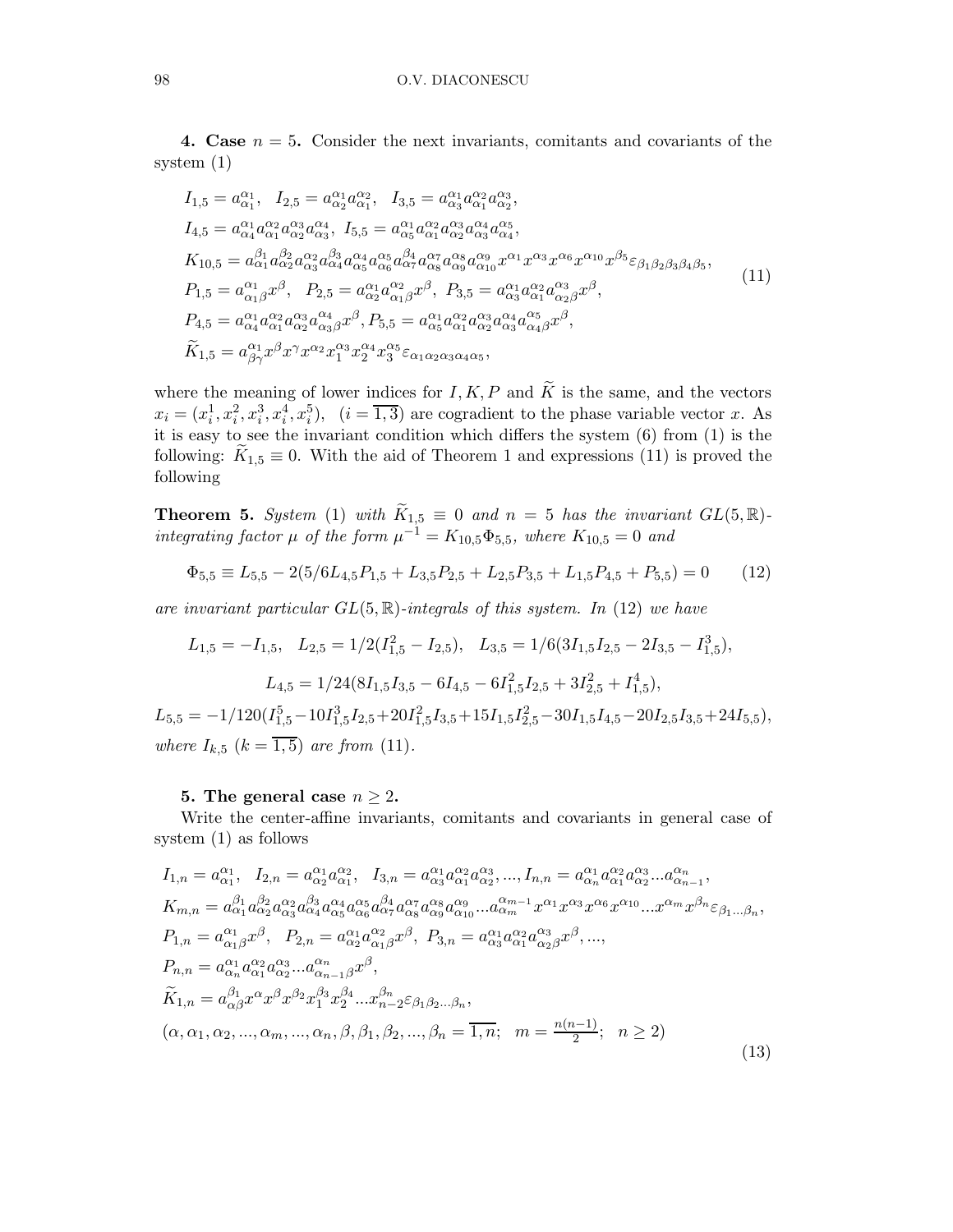where  $\varepsilon_{\beta_1\beta_2\beta_3...\beta_n}$  is a unit *n*-vector, and the vectors  $x_i = (x_i^1, x_i^2, ..., x_i^n)$ ,  $(i = \overline{1, n-2})$  are independent cogradient vectors [5] to x.

**Remark 1.** System (1) with  $\widetilde{K}_{1,n} \equiv 0$  has the form (6), where  $R(x) = \frac{1}{n+1}P_{1,n}$ .

Will call the systems written in the form  $(6)$  a Darboux type differential system (analogically to the case when  $n = 2$  in [4]).

As it is easy to see the center-affine invariant condition differ the system (6) from (1). Indeed, it is true that for system (6) with  $K_{1,n} \equiv 0$ , we have  $P_{1,n} = (n+1)R(x)$ . One can verify that the next theorem generalizes cases 1-4

**Theorem 6.** System (1) with  $\widetilde{K}_{1,n} \equiv 0$  and  $n = 2, 3, 4, 5$  has the invariant  $GL(n, \mathbb{R})$ integrating factor  $\mu$  of the form

$$
\mu^{-1} = K_{m,n} \Phi_{n,n},
$$

where  $K_{m,n} = 0$  and

$$
\Phi_{n,n} \equiv L_{n,n} - 2\left(\frac{n}{n+1}L_{n-1,n}P_{1,n} + L_{n-2,n}P_{2,n} + L_{n-3,n}P_{3,n} + \dots + L_{1,n}P_{n-1,n} + P_{n,n}\right) = 0
$$
\n(14)

are invariant particular  $GL(n,\mathbb{R})$ -integrals of this system, and  $L_{i,n}$   $(i = \overline{1,n})$  are the coefficients of characteristic equation of the system (1) as follows

$$
\lambda^{n} + L_{1,n}\lambda^{n-1} + L_{2,n}\lambda^{n-2} + \dots + L_{n-1,n}\lambda + L_{n,n} = 0
$$
\n(15)

and they can be expressed though the invariants from (13) by the recurrence formula

$$
L_{i,n} = -\frac{1}{i}(I_{i,n} + I_{i-1,n}L_{1,n} + I_{i-2,n}L_{2,n} + \dots + I_{1,n}L_{i-1,n}) \quad (i = \overline{1,n}).
$$
 (16)

With the aid of the cases 1-4 it is easy to verify that holds the next

**Theorem 7.** System (1) with  $\widetilde{K}_{1,n} \equiv 0$  and  $n = 2,3,4,5$  has the first invariant  $GL(n,\mathbb{R})$ -integral of Darboux type [6] as follows

$$
K_{m,n}^{-1} \Phi_{n,n}^n = C \tag{17}
$$

if and only if  $I_{1,n} = 0$ , where  $K_{m,n}$ ,  $\tilde{K}_{1,n}$ ,  $I_{1,n}$  are from (13), and  $\Phi_{n,n}$  is from (14).

The proof of Theorem 7 for system (6) follows from the equation

$$
\Lambda(K_{m,n}^{-1}\Phi_{n,n}^n)=-I_1K_{m,n}^{-1}\Phi_{n,n}^n,
$$

where  $\Lambda$  is from (3).

**Remark 2.** There exists the assumption that Theorems 6 and 7 hold for  $n \geq 6$ .

One can verify that holds

**Remark 3.** Expression  $K_{m,n} = 0$  from (13) is the invariant particular  $GL(n, \mathbb{R})$ integral for linear system  $\frac{dx^j}{dt} = a^j_\alpha x^\alpha$   $(\alpha = \overline{1,n}).$